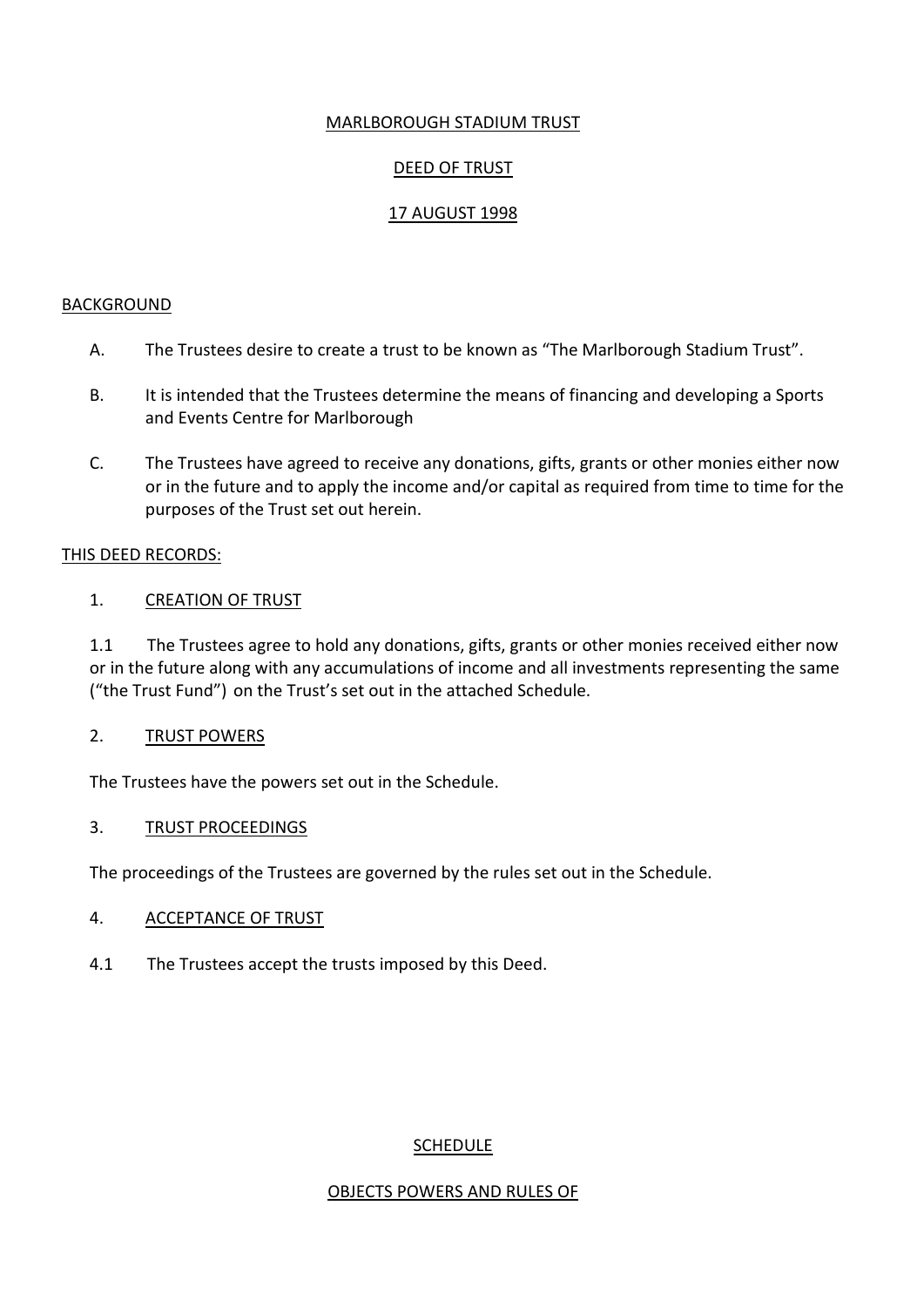## MARLBOROUGH STADIUM TRUST

## 1. **INTERPRETATION**

1.1 In this deed and Schedule the following expressions have the following meanings:

| "the Centre or<br>"the Sports and Events" |                                                                                                                                                                                                                          |
|-------------------------------------------|--------------------------------------------------------------------------------------------------------------------------------------------------------------------------------------------------------------------------|
| Centre                                    | means the sports and events complex at Kinross St,<br>Blenheim comprising the Marlborough Aquatic Centre,<br>The stadium, all car parking and all improvements and<br>modifications made and/or developed in the future. |
| "the Trust"                               | means the Marlborough Stadium Trust.                                                                                                                                                                                     |
| "the Trustees"                            | means the persons appointed as trustees from time to                                                                                                                                                                     |
|                                           | And includes the Trustees named above.                                                                                                                                                                                   |

## 2. NAME

time

2.1 The name of the Trust is "The Marlborough Stadium Trust".

## 3. OFFICE

3.1 The office of the Trust is at Kinross St, Blenheim, PO Box 2000, or such other place as the Trustees may from time to time determine. *(Amended by resolution dated 18 October 2007)*

## 4. OBJECTS

4.1 The objects for which the Trust are established are generally: (a) to determine the means of developing a Sports and Events Centre for Marlborough, (b) to determine a fundraising plan to finance the Centre, (c) to develop an appropriate ownership and management structure for the operation of the Centre and (d) to do all such other things as are necessary or desirable in relation

to the development and operation of the Centre.

4.2 Without derogating from the generality of the object in clause 4.1 hereof, the objects of the Trust

include specifically:

- a. To establish, fund, operate, maintain and improve a Sports and Events Centre for the public benefit of the population of Marlborough.
- 4.3 It is a fundamental objective of the Trust that the Sports and Events Centre shall at all reasonable

times be available for community use on reasonable terms. All of the other provisions of this deed and all obligations of the Trustees shall be considered having regard to this fundamental objective. *(Amended by Resolution dated 21 March 2000)*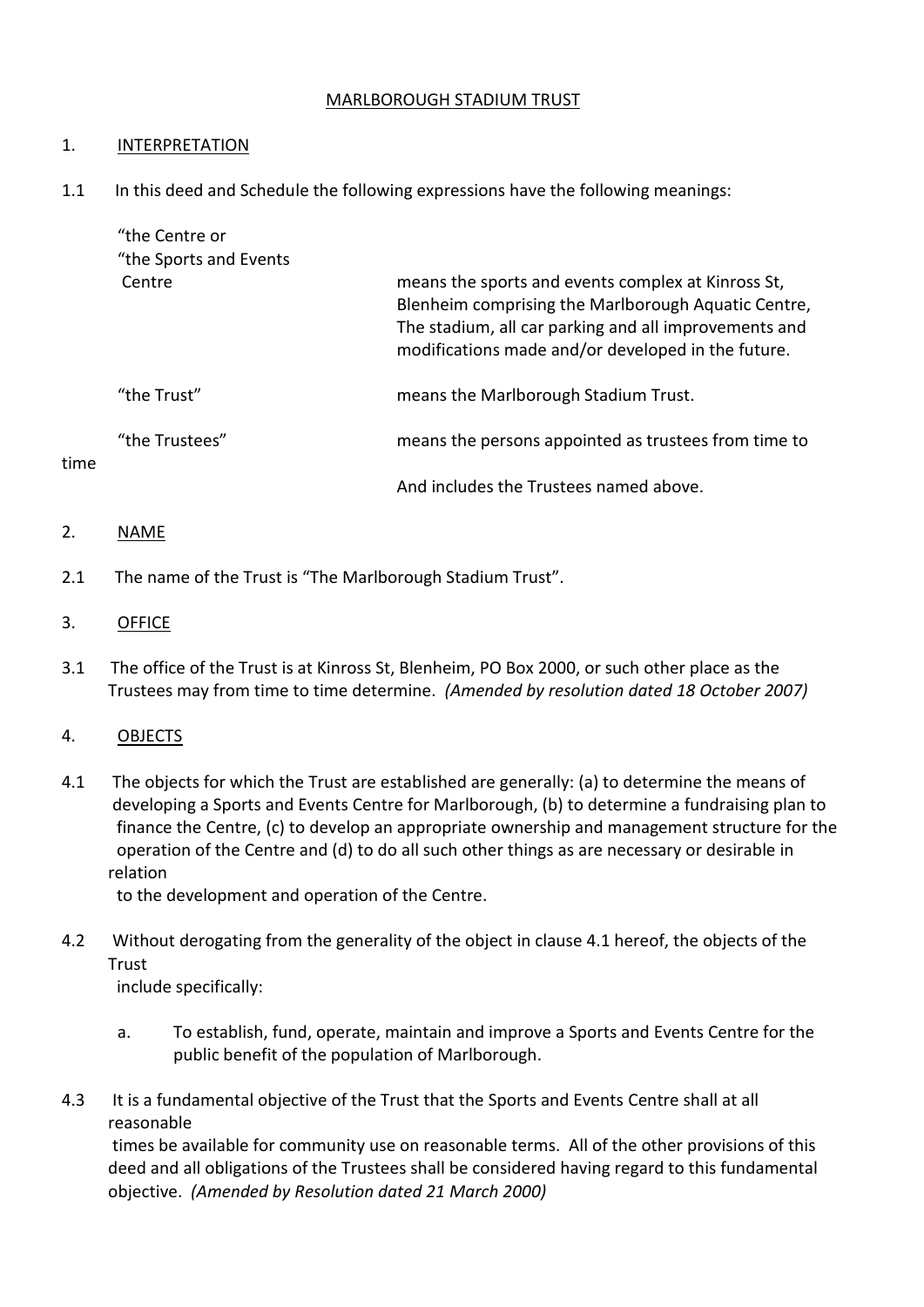## 5. LIMITATIONS ON OBJECTS AND PURPOSES

- 5.1 The objects and purposes of this Trust are charitable.
- 6. POWERS AND DUTIES
- 6.1 The Trustees must manage and control the property and affairs of the Trust.
- 6.2 The Trustees, in addition to all other powers conferred by law, have the following specific powers which must be exercised in good faith for the objects and purposes of the Trust:
	- a. To invest money on such terms as the Trustees think fit and to vary investments from time to time;
	- b. To make advances to any person or organisation;
	- c. To accept any donations, gifts or grants of money or property;
	- d. To pay all or any of the expenses incurred in or in connection with the establishment, incorporation, running and objects of the Trust;
	- e. To engage such staff or other contractors, whether directly or indirectly, on such terms as the Trustees see fit;
	- f. To purchase, sell, lease, hire, exchange, mortgage or otherwise acquire or dispose of any property;
	- g. To carry on any business to enter into any contract, joint venture or partnership or any other arrangements with any other person or body relating to any or all of the objects;
	- h. To borrow or otherwise raise money (on provision of security or otherwise) required for the purpose of meeting any debt or other liability of the Trust;
	- i. To alter in any way all or any of the Rules set forth herein in the manner provided in clause 12 of this Deed provided that no such alteration or addition shall be made in any way to detract from the charitable purpose of the Trust.
	- j. Generally to contract with any person and to carry out any operation in the nature of a business or otherwise including power of sale and purchase of any assets for those purposes, as the Trustees may decide in their absolute discretion.
	- k. To do such other lawful acts and things as necessary or desirable to carry out the objects and purposes of the Trust.
	- l. The objects of the Trust extend to carrying out such commercial activities as the trustees from time to time think fit, so as to generate net income and benefits to apply for purposes relating directly or indirectly to the Trust. *(Added by resolution dated 26 August 2003)*

### 7. CONSTITUTION OF THE TRUST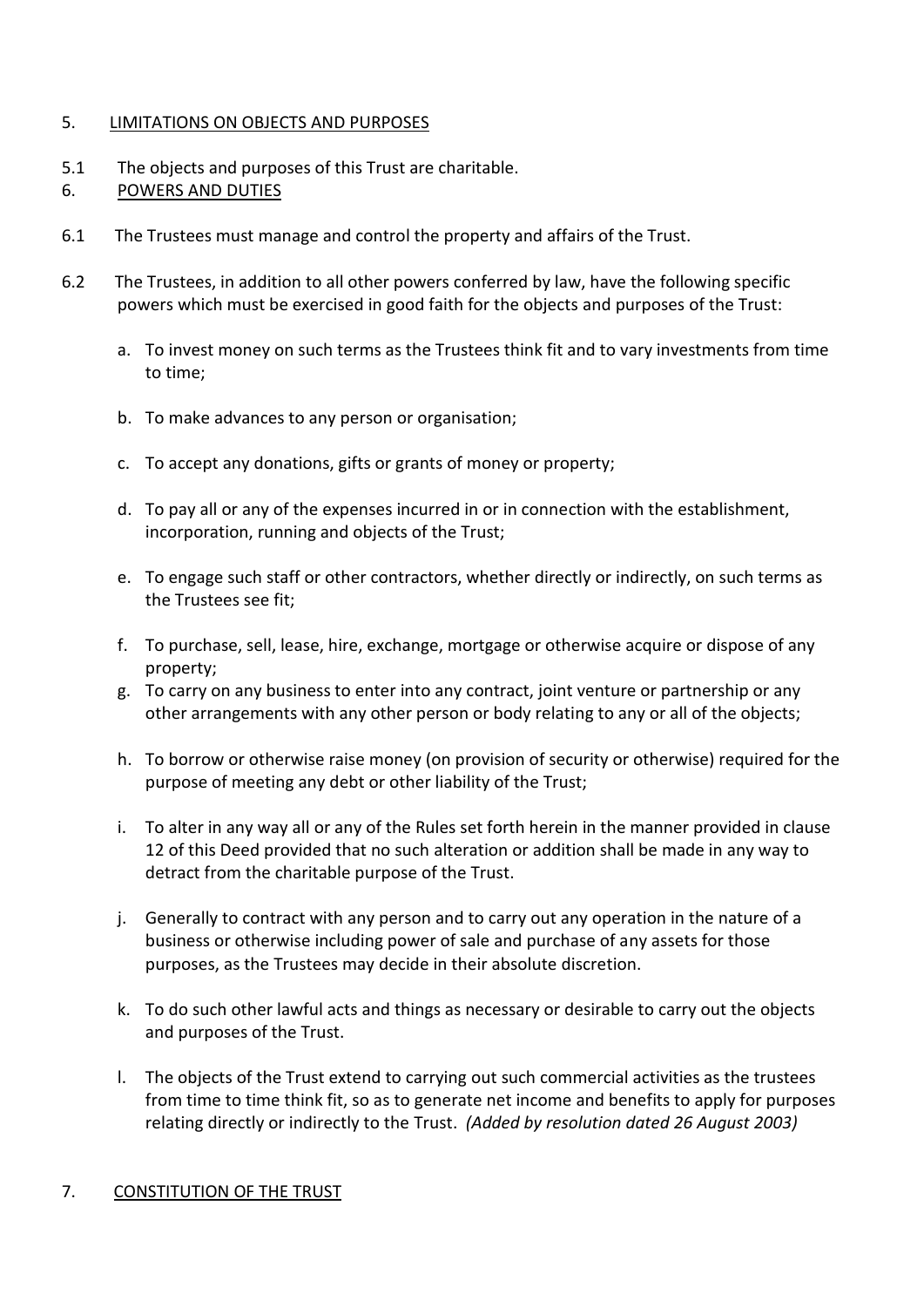- 7.1 The Trustees who are parties to this deed are intended to remain as trustees until the AGM following the financial year ending 30 June 2001.
- 7.2 From the first AGM after 30 June 2001, the Trustees are to be appointed as follows:
	- a.(i) Two trustees are to be appointed by written notice signed by or on behalf of the Marlborough District Council.
	- a.(ii) Two trustees are to be appointed by resolution of the Trust, such appointments to be made from nominations received from user groups. *(Amended by Resolution 18 October 2007)*
	- a.(iii) Three trustees are to be appointed by resolution of the Trust, such appointments to be made from nominations received from any member of the public residing in Marlborough*. (Amended by Resolution dated 18 October 2007)*
	- a.(iv) Written notice of the nominations made under clauses 7.2 a ii and iii must be received at the office of the Trust at least 28 days before the date of the relevant AGM (or such later date as is accepted by the Trust) *(Amended by Resolution dated 18 October 2007)*
- 7.2 b. Each Trustee appointed under clauses 7.2 a.(i) 7.2 a.(iii) is to be appointed for a term of 3 years or such other term as is necessary to ensure that a reasonable level of continuity is preserved among the trustees from time to time. In that regard the parties acknowledge that it is not desirable to have any more than 4 new trustees at any one time. *(Amended by Resolution dated 21 December 1999 and 18 October 2007)*
	- c. Any person or persons appointing trustees must, where possible, have regard to the desirability of trustees fairly representing gender, ethnicity and the distinct community spheres of interest and geography of an area and the desirability of trustees having the necessary governance skills for sound decision making and guidance including (without limitation) finance, management, legal and marketing skills.  *(Amended by Resolution dated 21 December 1999)*
- 7.3 The Trustees may engage such consultants and advisers as they think fit to assist with the administration of the Trust. The Trustees may constitute such management and other committees as they think fit to carry out the operations of the Trust. Any such consultants, advisers and committees are to be accountable to the Trustees on such basis as is determined by the Trustees from time to time.

## 8. PROCEEDINGS OF THE TRUSTEES

- 8.1 The office of a Trustee becomes vacant if:
	- a. he or she resigns office; or
	- b. he or she becomes bankrupt or insolvent; or
	- c. he or she is convicted of an indictable offence; or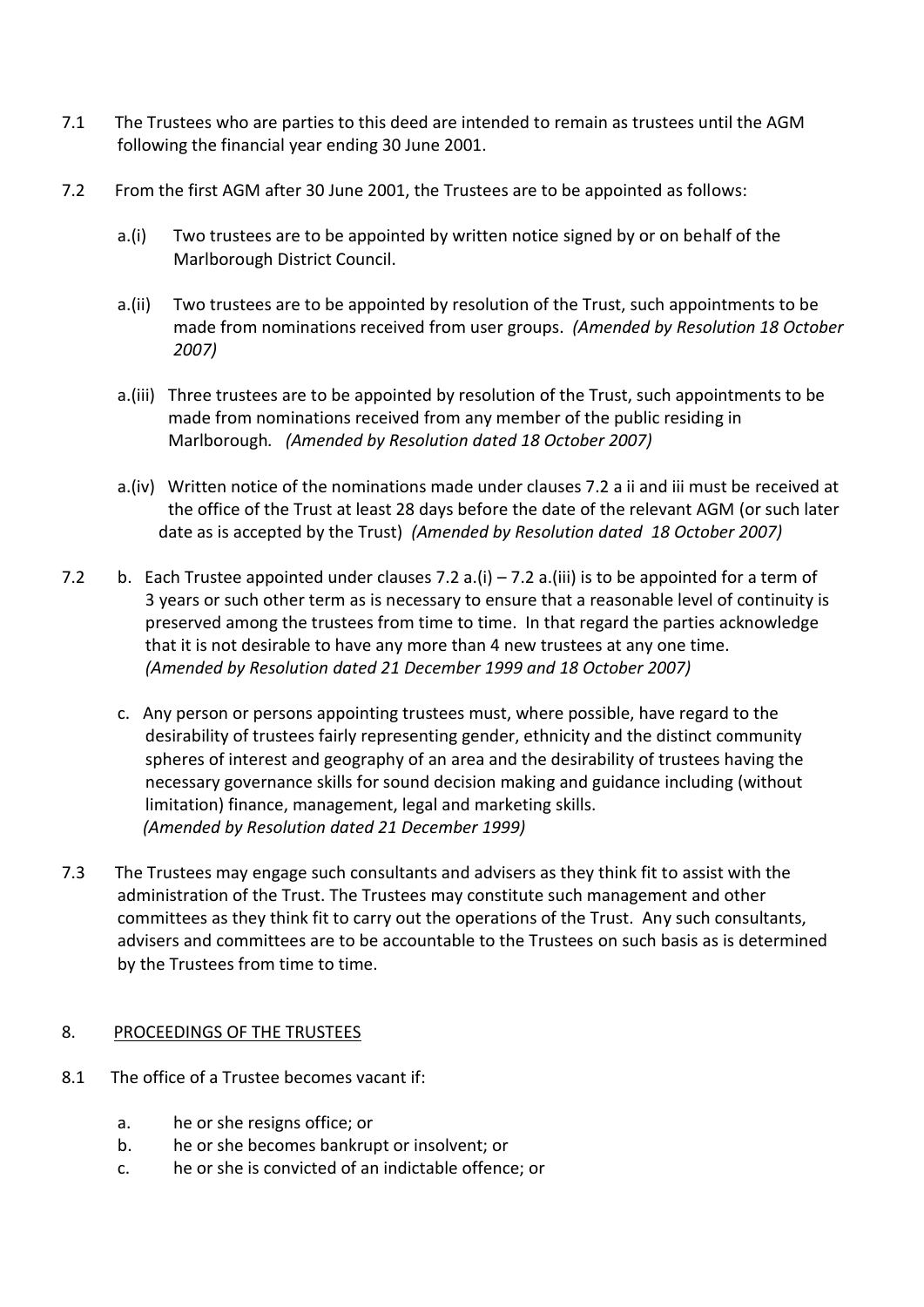- d. he or she becomes a mentally disordered person within the meaning of the Mental Health (Compulsory Assessment Treatment) Act 1992; or
- e. he or she dies; or
- f. he or she is absent from New Zealand for a period of 12 months or more without obtaining leave from the other Trustees; or
- g. he or she is deemed to have failed to fulfil the duties of trusteeship by written resolution carried by a 75% majority of all Trustees; or
- h. the term of any appointment of that Trustee expires.
- 8.2 In the event of there being a vacancy in the number of Trustees contemplated under clauses 7.1 and 7.2 (whether as a result of any appointment not being made by the due date or otherwise), then the vacancy may be filled by an appointment by the remaining Trustees; provided that if, after the appointment of any Trustee appointed under clauses 7.2 a (i) to (iii), there is a vacancy in respect of any such Trustee, then the vacancy is to be filled by an appointment from nominations referred to in those respective clauses.

*(Amended by Resolution dated 21 December 1999 and 18 October 2007)*

- 8.3 The Trustees shall meet at least once every two months and otherwise may meet together for the dispatch of business, adjourn and otherwise regulate their meetings as they think fit, but shall meet, on requisition in writing to the secretary by any 3 Trustees, upon no less than 48 hours notice of such meeting. Such requisition must specify the purpose of the meeting and the secretary shall provide a copy of the requisition to all Trustees.
- 8.4 Questions arising at any meeting are to be decided by a majority vote of those present and constituting a quorum.
- 8.5 The quorum necessary at any meeting for the transaction of business of the Trustees or otherwise is 4 Trustees present in person or by proxy. *(For proxies see clause 8.14)*
- 8.6 The Trustees shall determine who among them is to be the Chairperson for any term. If the Chairperson is not present within 15 minutes after the time appointed for the holding of a meeting, the Trustees present shall choose one of their number to be Chairperson for that meeting.
- 8.7 If a quorum is not present within 30 minutes after the time appointed for the holding of a meeting of the Trustees, the meeting shall stand adjourned to the same day in the next week at the same time and place, or to such other day or such other time and place as the Trustees present may determine and if at the adjourned meeting a quorum is not present within 30 minutes from the time appointed for the meeting the Trustees present shall form a quorum; provided that if such a meeting has been called by requisition as set out in clause 8.3, then the quorum shall in no event be less than 3 and if a quorum of 3 cannot be raised the meeting in respect of that requisition shall be abandoned.
- 8.8 In lieu of a meeting a resolution in writing signed by all Trustees indicating a unanimous agreement to the subject of the resolution shall be as valid and effectual as a resolution duly passed at a properly constituted meeting of the Trustees. Such a resolution when so signed shall be embodied in the minutes of the meetings of the Trustees and such resolution in writing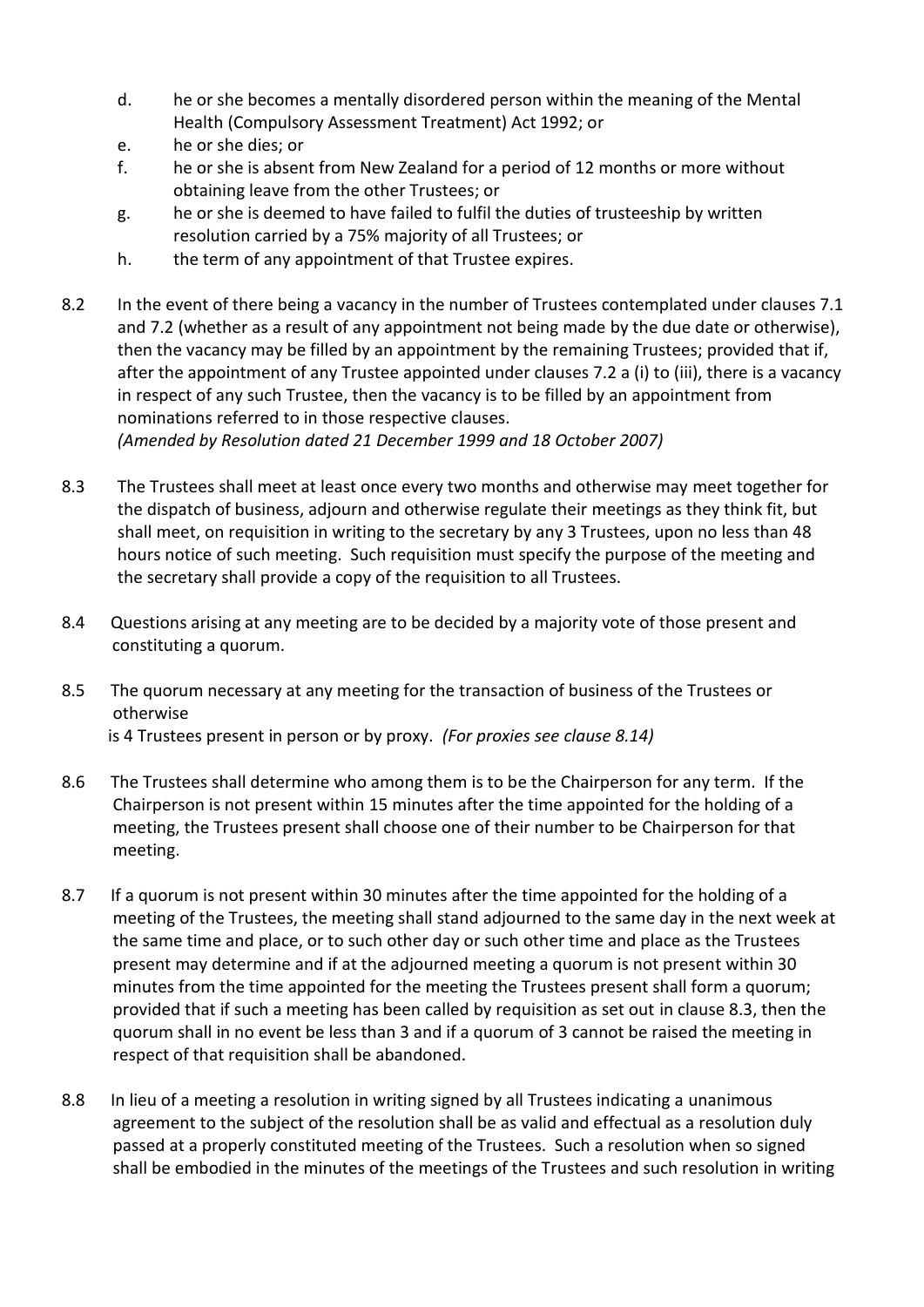may be contained on one or more sheets to be combined as one resolution and signatures may be obtained by facsimile.

- 8.9 Each Trustee shall be entitled to one vote and the Chairperson shall have a casting vote as well as a deliberative vote.
- 8.10 The Trustees may appoint a secretary and treasurer who do not need to be Trustees and who may be paid such remuneration as the Trustees may from time to time decide. *(Amended by Resolution dated 18 October 2008)*
- 8.11 The Trustees may refer by resolution any matters to committees consisting of such Trustee or Trustees as they think fit (and any such committee may confer with such others as the committee thinks fit) and may give to that committee such powers as the Trustees shall think fit including the power to bind the Trust.
- 8.12 A committee may elect a Chairperson of its meetings and fix its own procedure, provided that the voting at such meetings shall be determined by a majority of votes and the Chairperson of a committee shall not have a second or casting vote, with any matter at issue unable to be resolved by a majority vote being referred back to the Trustees for a decision.
- 8.13 Any notice required to be given is deemed duly given if sent by ordinary post to the last address of the intended recipient appearing in the records of the Trust.
- 8.14 A Trustee may exercise the right to vote either by being present in person or by proxy, any such proxy to be another Trustee. A proxy must be appointed by notice in writing signed by the Trustee and the notice must state whether the appointment is for a particular meeting or for a specified or general term. No proxy is effective in relation to any meeting unless a copy of the notice of appointment is produced before the start of any meeting.

## 9. MINUTES AND ACCOUNTS

- 9.1 A proper written record must be kept of all decisions and business transacted at every meeting of the Trustees.
- 9.2 Proper written books of account must be kept of the affairs and transactions of the Trust. These must be kept at the Trust's office or at such other place or places as the Trustees think fit.
- 9.3 The financial year of the Trust is from 1 July to 30 June and the accounts of the Trust are to be audited annually by a chartered accountant.
- 9.4 All records of the Trust must always be open for inspection by any Trustee.
- 9.5 The secretary (or some other person) shall give appropriate notice to all Trustees of any meeting and if by post such notice shall be deemed to be given the day after the date of posting by ordinary post to the Trustee's last known address. *(Amended by Resolution dated 18 October 2007)*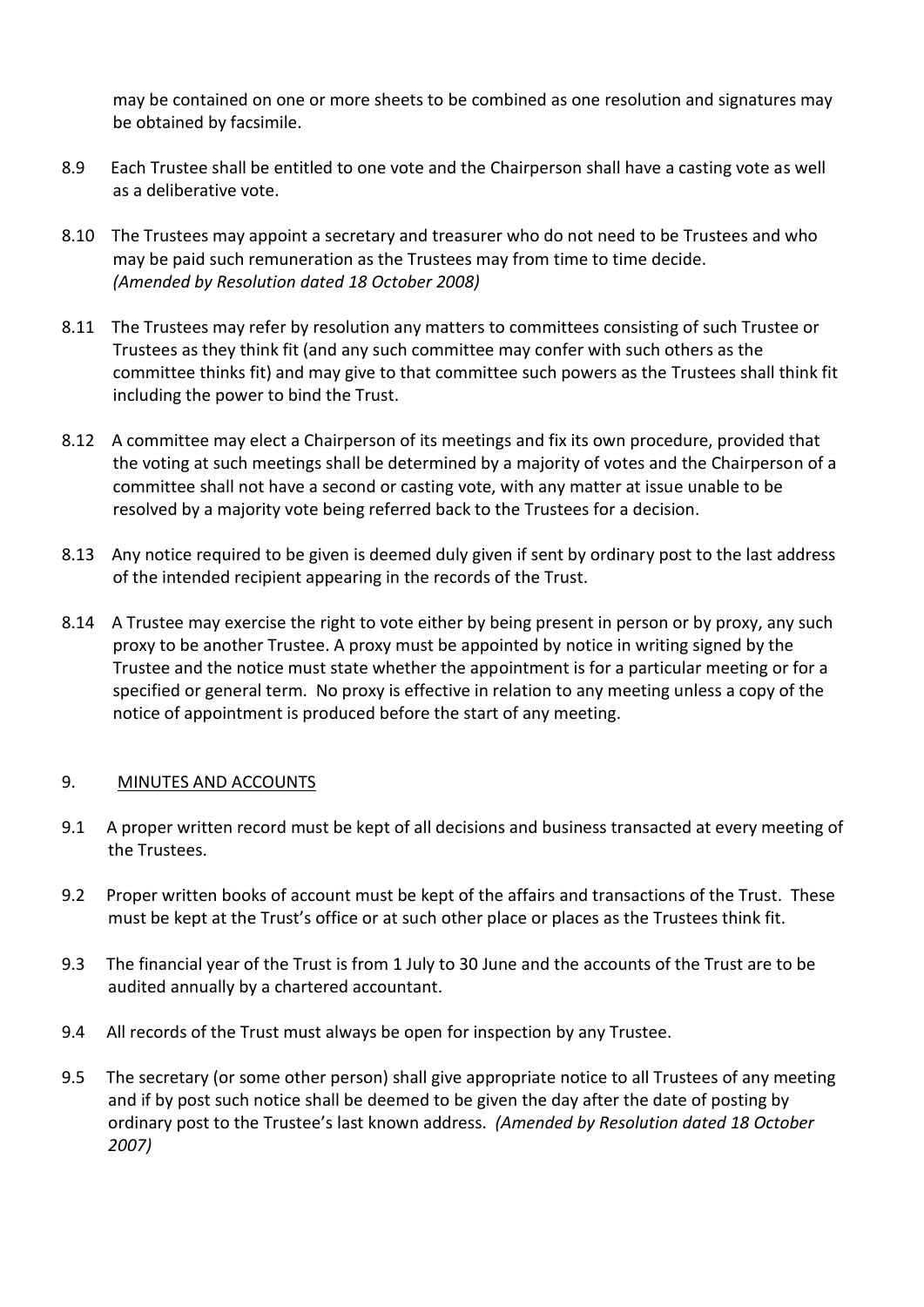- 9.6 The Secretary (if any) shall also attend all meetings of the Trustees and shall arrange to take minutes of the proceedings at such meetings and shall keep and maintain a Minute Book and attend to all correspondence of the Trustees.
- 9.7 The Treasurer (if any) shall be responsible for keeping the accounts of the Trustees and shall supervise the finances of the Trust and shall at each meeting present to the Trustees a record of all accounts, transactions and financial performance.
- 9.8 As soon as possible after 30 June in any year, the Trustees must prepare an annual report, such report to be tabled at the annual general meeting of the Trust, such AGM to be a public meeting to be held no later than 31 October in any year. The Trustees must also make the annual report available for public inspection at the Trust's office and the Trustees may make the report available to such other persons and organisations as the Trustees think fit. *(Amended by Resolution dated 21 December 1999)*

## 10. LIABILITY AND INDEMNITY

- 10.1 The Trustees shall invest the Trust Fund in such investments as the Trustees in their absolute discretion think fit. Sections 13B and 13C of the Trustee Act 1956 do not apply to any Trustee of the Trust. This clause represents a "contrary intention" for the purposes of section 13D of the Act.
- 10.2 The Trustees (as Trustees for the Trust) shall be entitled to retain any assets of whatever kind or nature gifted or transferred by any person to the Trust and the retention of such assets by the Trustees shall not breach any duty of the Trustees under the Trustee Act 1956 or otherwise.
- 10.3 For the purposes of Section 13F of the Trustee Act 1956, no Trustee is under any duty to take any advice in relation to exercising any power of investment. Further, no Trustee is under any duty to diversify or consider diversifying any or all of the Trust fund.
- 10.4 Subject to clause 10.5 below, no Trustee shall have any liability to any person in respect of the investment of the Trust Fund, including in respect of any loss of income or capital suffered by the Trust Fund.
- 10.5 No Trustee or former Trustee of the Trust Fund acting or purporting to act in the execution of the

Trust shall be under any personal liability for any loss however arising whether directly or indirectly (and whether in equity or in negligence or otherwise at law) from the execution of, or otherwise in connection with the Trust, unless such loss is attributable to the dishonesty of the Trustee or to the wilful commission or omission by the Trustee of an act known by the Trustee to be a breach of trust.

10.6 The Trustees and officers, if any, are indemnified by the Trust from and against all claims, losses and expenses properly incurred by them in or about the discharge of their respective duties.

### 11. FUNDS AND PROPERTY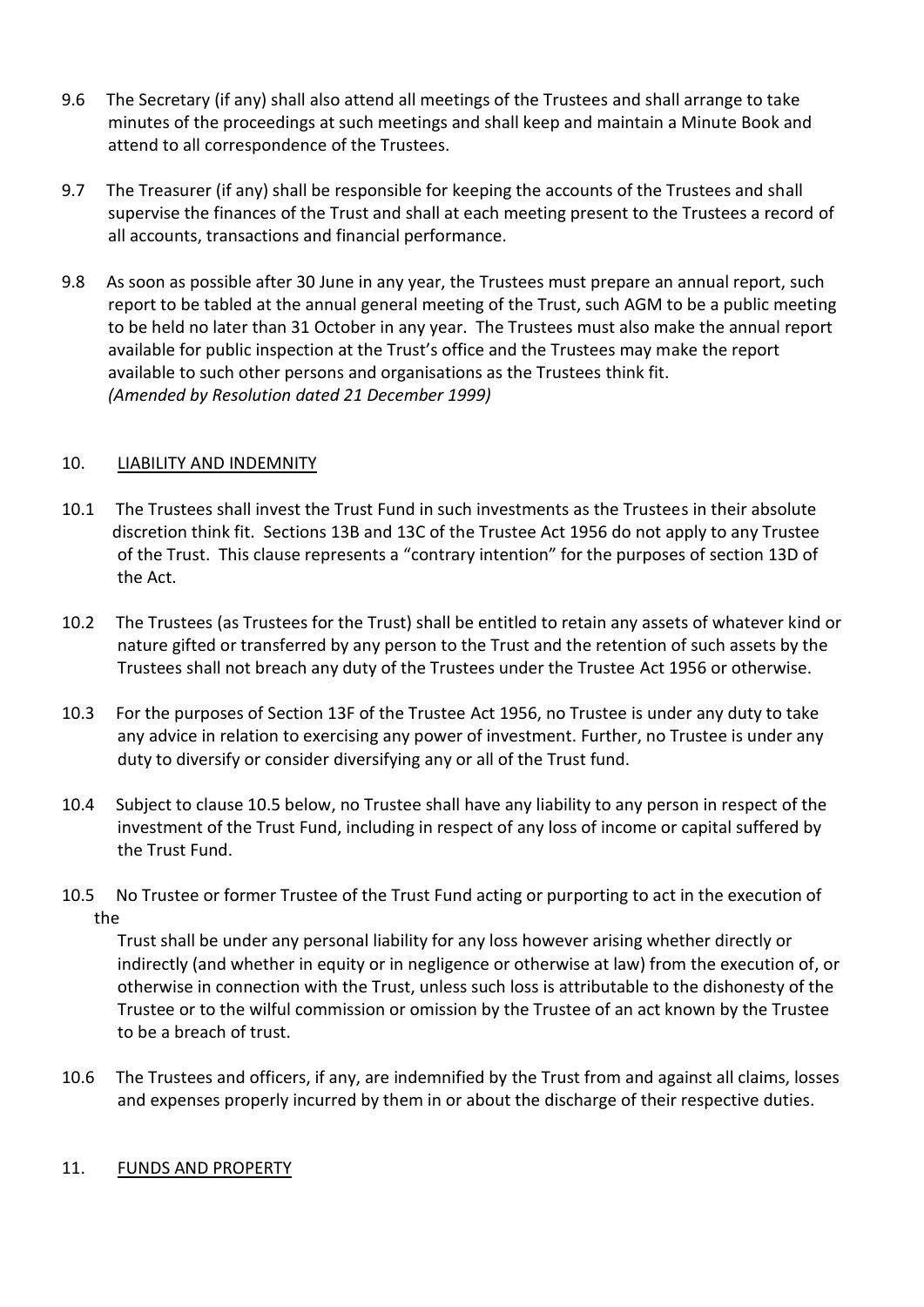- 11.1 All monies received must be paid to the credit of the Trust at such trading bank or savings bank as the Trustees from time to time appoint, and withdrawals on the bank account and other negotiable instruments must be signed by such persons as are appointed from time to time by the Trustees for that purpose.
- 11.2 The Trustees have the power to receive and give receipts for all gifts, donations, grants, legacies or other monies bequeathed made or given to the Trust and every such receipt is an effective discharge for the money or other property stated in that receipt to have been received.
- 11.3 The Trustees have the power to expend the whole or any part of the Trust Fund for the objects of the Trust.
- 11.4 The property must be applied solely towards the promotion of the objects of the Trust and no part of the property may be paid or transferred directly or indirectly by way of profit to any Trustee.
- 11.5 It is specifically recorded for the purposes of this clause that the provisions of this Deed shall not prevent the Trust from employing on an arms-length basis any individual Trustee by way of contract for services or employment contract or consultancy agreement, provided that no surplus of income after meeting all expenses of the Trust (such expenses including such contractual or consultancy expenses) shall be paid to any Trustee.
- 11.6 The Trustees shall be entitled to payment of reasonable travelling expenses and reimbursement

for other out of pocket expenses as determined by the Trust from time to time.

11.7 Any Trustee may act as director, officer or employee of or consultant to, any company or other

entity the shares, securities or other rights of which form part of the Trust Fund, or as a director, officer, or employee of or consultant to, any subsidiary or associated company of any such company or other entity, may retain for himself or herself any remuneration which he or she may receive as any such director, officer, employee or consultant notwithstanding any rule of law or equity to the contrary and also not withstanding that the votes or other rights attached to any such shares, securities or other rights may have been instrumental, whether alone or in conjunction with other votes or rights, in securing such appointment as director, officer, employee or consultant.

- 11.8 Notwithstanding clauses 11.5 to 11.7, no Trustee shall in any way materially influence or determine any income, benefit or advantage that he or she may receive from the Trust, whether from any business operation of the Trustee or otherwise. In that regard, forthwith after becoming aware of the fact that he or she is materially interested in a transaction or a proposed transaction with the Trust (whether directly or indirectly and whether interested personally or as a parent, spouse, director, officer or trustee of another party who may be materially interested), any trustee must disclose to the Trust the nature and extent of any interest.
- 11.9 Without limiting any other power referred to in this Deed, the Trustees have the power to resettle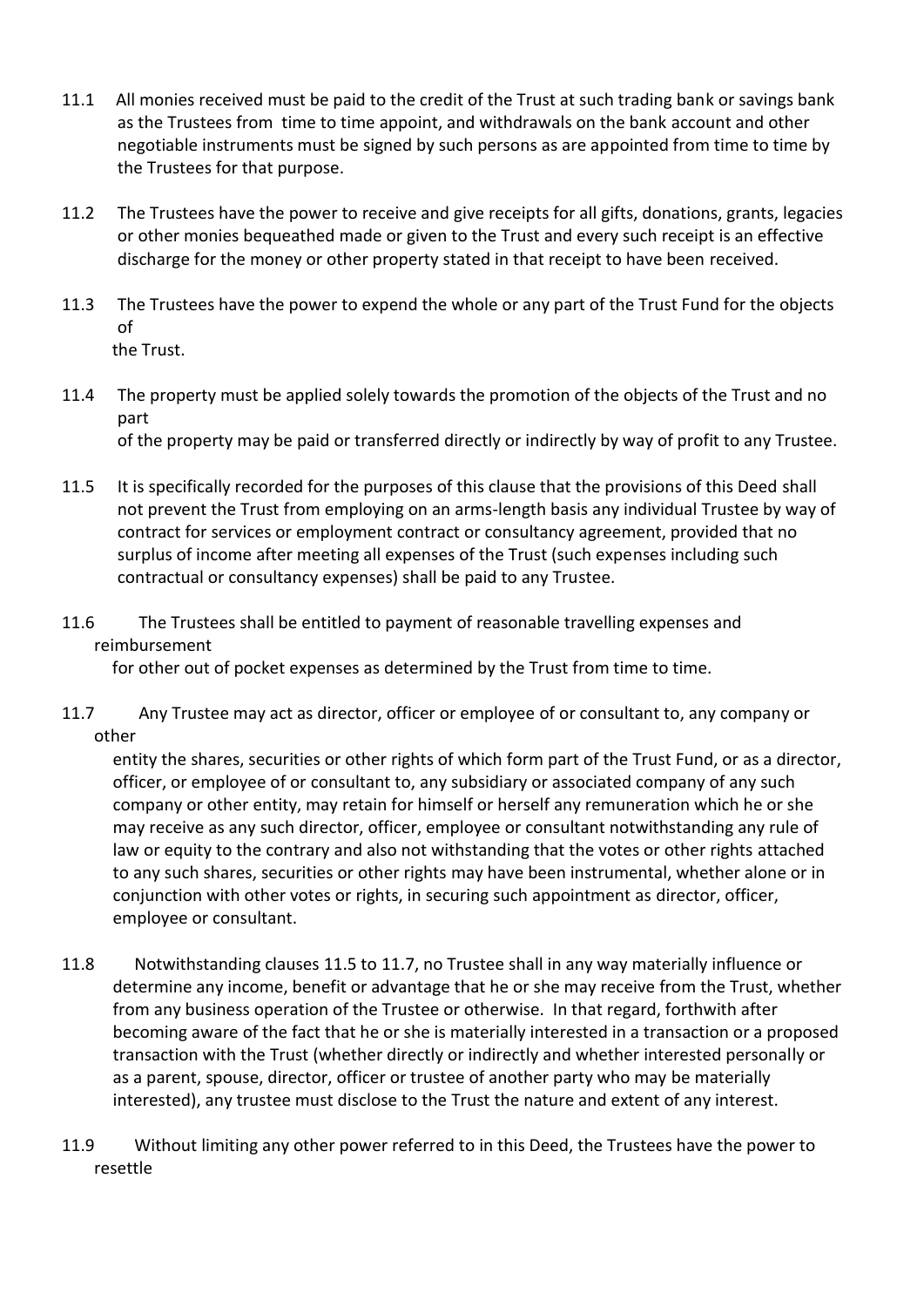all or any real and personal property held by the Trustees under this Trust (on such terms and conditions as the Trustees in their absolute discretion think fit) on any trust which is consistent both with the objects set out in clause 4.1 and with the fundamental objective set out in clause 4.3 above; provided that any such resettlement must be to a charitable trust. *(Amended by Resolution dated 21 March 2000)*

- 12.1 These objects, powers and rules may be altered, added to, cancelled or otherwise amended at any meeting of the Trustees subject to the following conditions:
	- a. Not less than 14 days notice stating the general tenor of the proposed alteration, addition, cancellation or other amendment must be given to each Trustee;
	- b. The meeting may amend any such proposals;
	- c. No resolution of any meeting shall affect any alteration, addition, cancellation or amendment unless it is carried by a decision of 75% of all Trustees;
	- d. No addition to or alteration or recision of the rules shall be approved if it affects:
		- (i) the charitable objects or the charitable limitations (clauses 4.1 to 5.1), the personal benefits restrictions (clauses 11.4 to 11.8), this alteration provision (clause 12.1d (i)) or the winding up provision (clause 13.2), without first obtaining the written consent of Marlborough District Council or its successor. *(Amended by Resolution dated 18 October 2007)*

## 13. DISSOLUTION AND DISPOSAL OF FUNDS

- 13.1 The Trust Board may be wound up voluntarily by the passing of a resolution by the Trustees to that effect. Such a resolution shall be passed by 75% of all Trustees. The resolution must be confirmed at a subsequent meeting of the Trust called for that purpose and held not sooner than the 28<sup>th</sup> day and not later than the 42<sup>nd</sup> day after the date on which the resolution so to be confirmed is passed. Such confirming resolution shall also require a 75% majority of all Trustees*. (Amended by Resolution dated 21 December 1999)*
- 13.2 On the winding up or dissolution of the Trust, all surplus assets of the Trust after payment of all costs and debts and discharge of all liabilities shall be given to the Marlborough District Council (or its successor) for the purpose and on the condition that such surplus assets be applied to some charitable objective in Marlborough. If necessary, directions may be sought and obtained from the High Court or any other court exercising appropriate jurisdiction. *(Amended by Resolution dated 21 December 1999)*
- 13.3 Before any decision is made by the Marlborough District Council (or its successor) in terms of applying such surplus assets, Marlborough District Council shall consult with the Community Trust Board (or its successor) or any similar associated body operating in its place and the Lottery Grants Board (or its successor) or any other similar body operating in its place. *(Amended by Resolution dated 21 December 1999)*
- 13.4 Before an application (if any) is made to the High Court or to any other court exercising